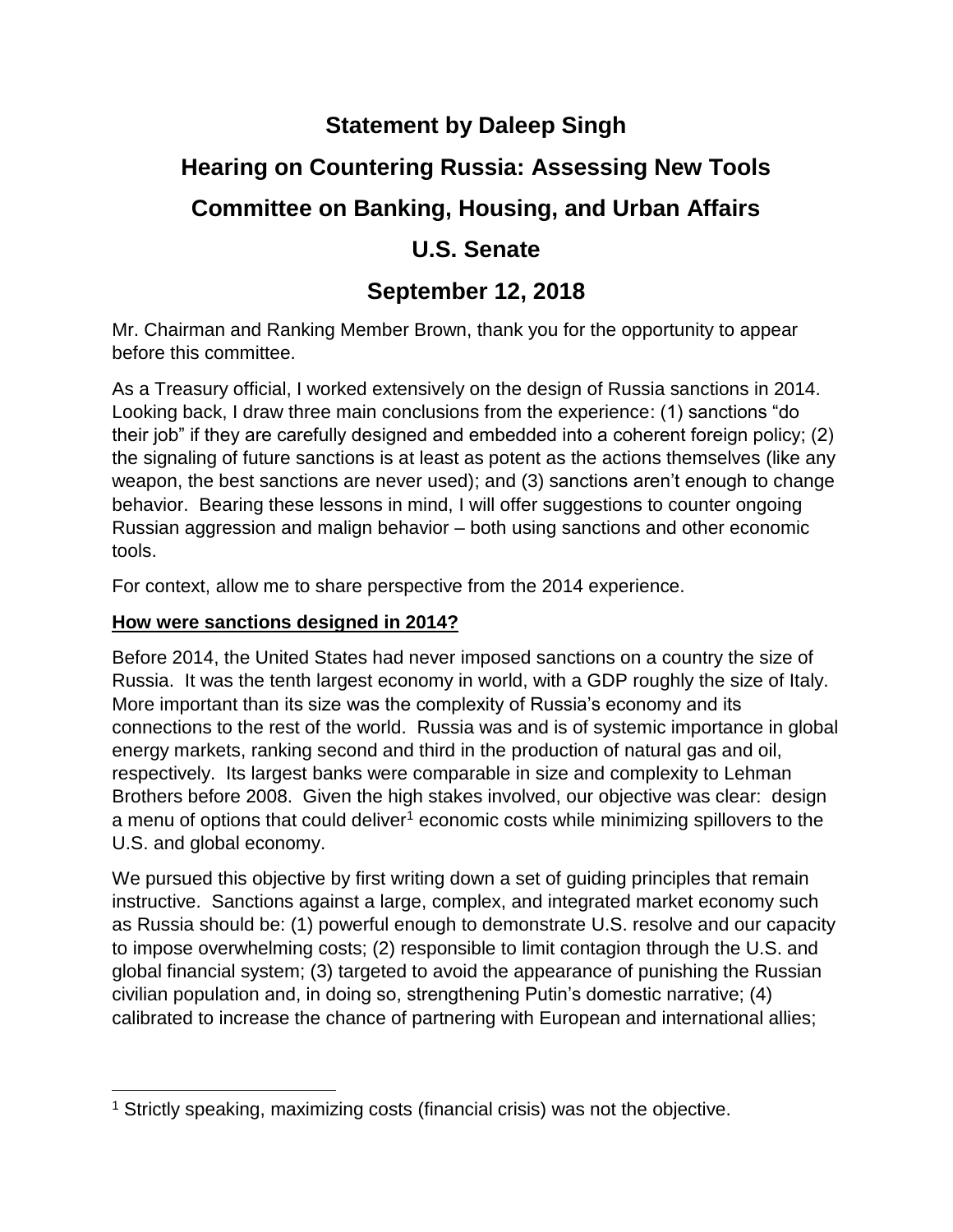and (5) staged to preserve scope for escalation or de-escalation, in addition to learning from previous steps.

Putting these principles into action required an understanding of Russia's economic pressure points. We focused on asymmetries. Where did U.S. economic leverage intersect with Russia's vulnerability? Foreign capital was and is an obvious choice. U.S. and European firms are the dominant suppliers of something Russia needed in large quantity and could not easily replace from other sources. Similarly, in energy, Russia's supply chains were dependent upon U.S. and European technology to boost their long-term production capacity and innovative potential. Here again, U.S. and EU companies are major suppliers of goods and services that Russia needs and cannot easily replace.

# **Financing restrictions proved especially potent**

Restricting foreign capital proved even more potent than we anticipated. By removing U.S. and European supply of debt and equity financing to the largest Russian stateowned enterprises in the most critical sectors of the economy, the 2014 sanctions triggered a wave of capital outflows from Russia, followed by economic recession.

The mechanism by which the financial restrictions operated is worth recalling to appreciate their potency. For sanctioned entities, the restricted supply of Western capital spiked their cost of borrowing and reduced their access to foreign capital at any price. The sudden financing shock impaired our targets' credit profiles, leading to record levels of capital outflows from Russia as a whole. In a futile attempt to defend the ruble, the Russian central bank depleted about a quarter of its foreign currency reserves before allowing the currency to depreciate up to fifty percent from its pre-sanctions level against the U.S. dollar. Importantly, the speed of the negative feedback loop in Russia was determined by market forces and Putin's own actions, not prescribed in advance by U.S. policy.

Import prices surged in tandem with the weakened currency and pushed overall inflation to the mid-teens, forcing several rounds of emergency interest rate hikes by the central bank to extreme levels. Banks required government injections of capital and regulatory forbearance to avoid insolvency. Adjusted for inflation, wages and spending collapsed. Bank lending and investment dried up.

# **Spillover risks were managed carefully**

By the second half of 2014, we knew these sanctions had the potential to deliver a knockout blow, particularly with lower oil prices causing a dual shock<sup>2</sup>, but we took care to limit unwanted spillovers – both to increase the staying power of sanctions and to avoid appearances of targeting Russian civilians. Our sanctions only targeted a handful

 $\overline{a}$ <sup>2</sup> Most credible estimates are that 10 to 40 percent of Russia's economic contraction during this period was due to sanctions, with lower oil prices playing a larger role.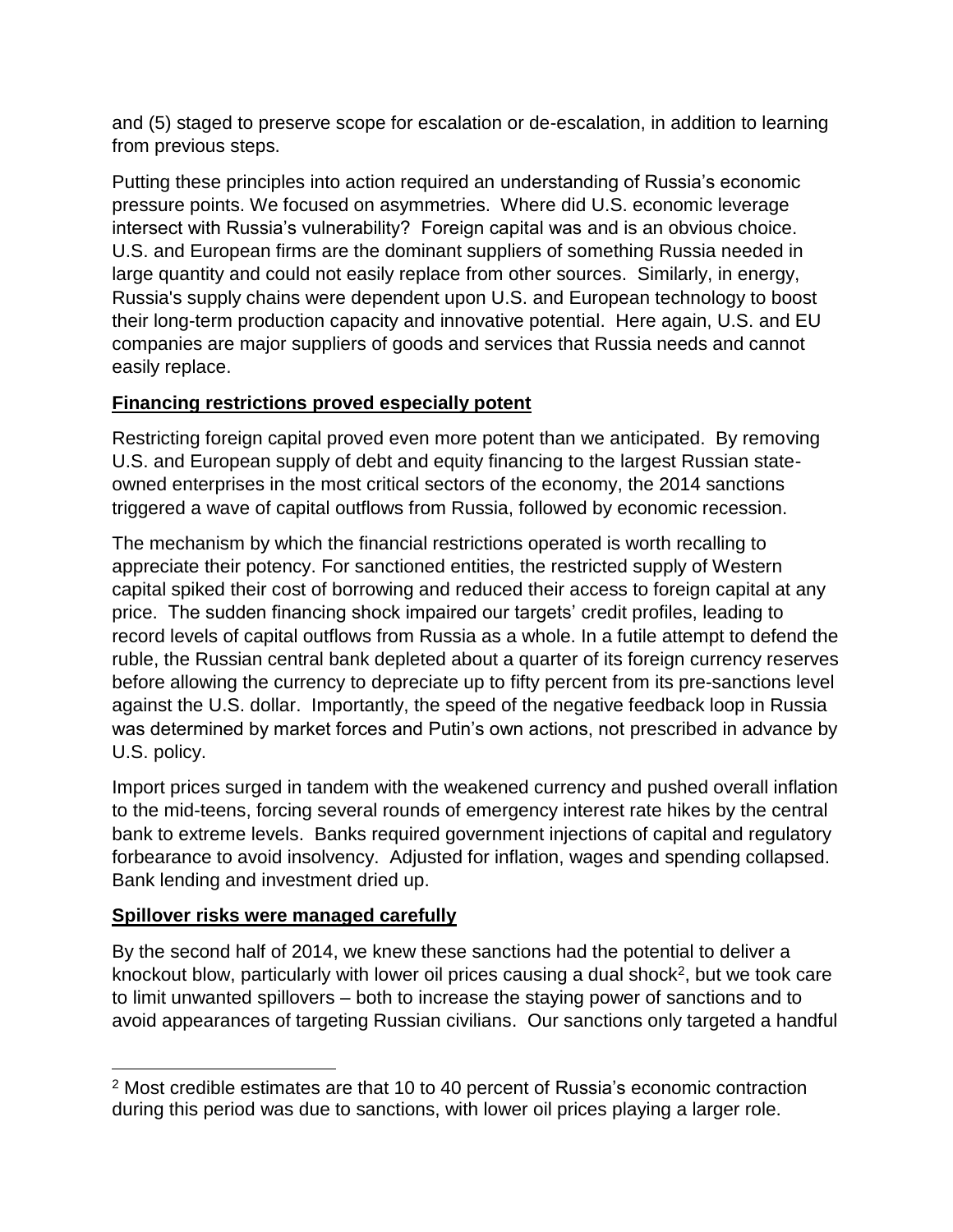of state-owned companies in key sectors. We did not target private companies, nor we did not sanction all sectors of the economy. We prohibited new U.S. flows of financing to the targets of our sanctions, but existing stocks of risk were not disrupted. U.S. investors remained free to reduce exposure to Russia at a pace and magnitude of their own choosing. Derivatives and money markets, both of which tend to be the 'dry tinder' of financial crisis, were largely untouched by sanctions.

# **Impact and spillovers were largely as expected**

Due in large part to this restraint, the economic impact to and spillovers from Russia were in line with our expectations. The Russian economy contracted 2.8 percent in 2015, the largest decline among large economies, and the recession continued in 2016. Somewhere between one-half and two-thirds of this impact was likely caused by lower oil prices; the rest we can conservatively attribute to sanctions.

Over the medium term, these sanctions dealt a weak strategic hand to Putin's Russia. Its already depleted capital stock was starved of much-needed financing and direct investment. Removal of U.S. and European energy technology, and the de-integration of Russia from the global financial system, deprived Russia of key inputs to productivity growth and made its economy even more brittle. The overall chilling effect reportedly prompted defections from talented portions of Russia's declining labor force. As of last July, the IMF estimated potential growth in Russia over the medium-term at no more than 1.5 percent.

Meanwhile, unwanted spillovers within Russia and to western economies were largely contained. Sanctions forced the Russian government to deplete a portion of its finite set of resources to contain financial and economic stress, but we avoided causing widespread panic and impoverishment among the general public. This was consistent with our purpose: to create diplomatic leverage and deal space, not to deliver a knockout blow.

Blowback to the U.S. economy was minimal in the aggregate, although certain businesses and sectors were more negatively affected. (By construction, sanctions are an economic distortion; spillovers are unavoidable). Even for Europe, where direct trade and financial linkages to Russia are far more significant, the effects were summarized by the European Commission as "contained."<sup>3</sup> In fact, without sanctions, it is fair to project that the costs and uncertainties brought about by unchecked Russian aggression in the heart of Europe would have been far less contained that what was experienced.

### **Signals were at least as important as actions**

Throughout this process, both the impact and spillovers from sanctions were managed through signaling. The signals were expressed by the most senior officials of the U.S.

 $\overline{\phantom{a}}$ 

<sup>3</sup> 0.3% of GDP in 2014 and 0.4% in 2015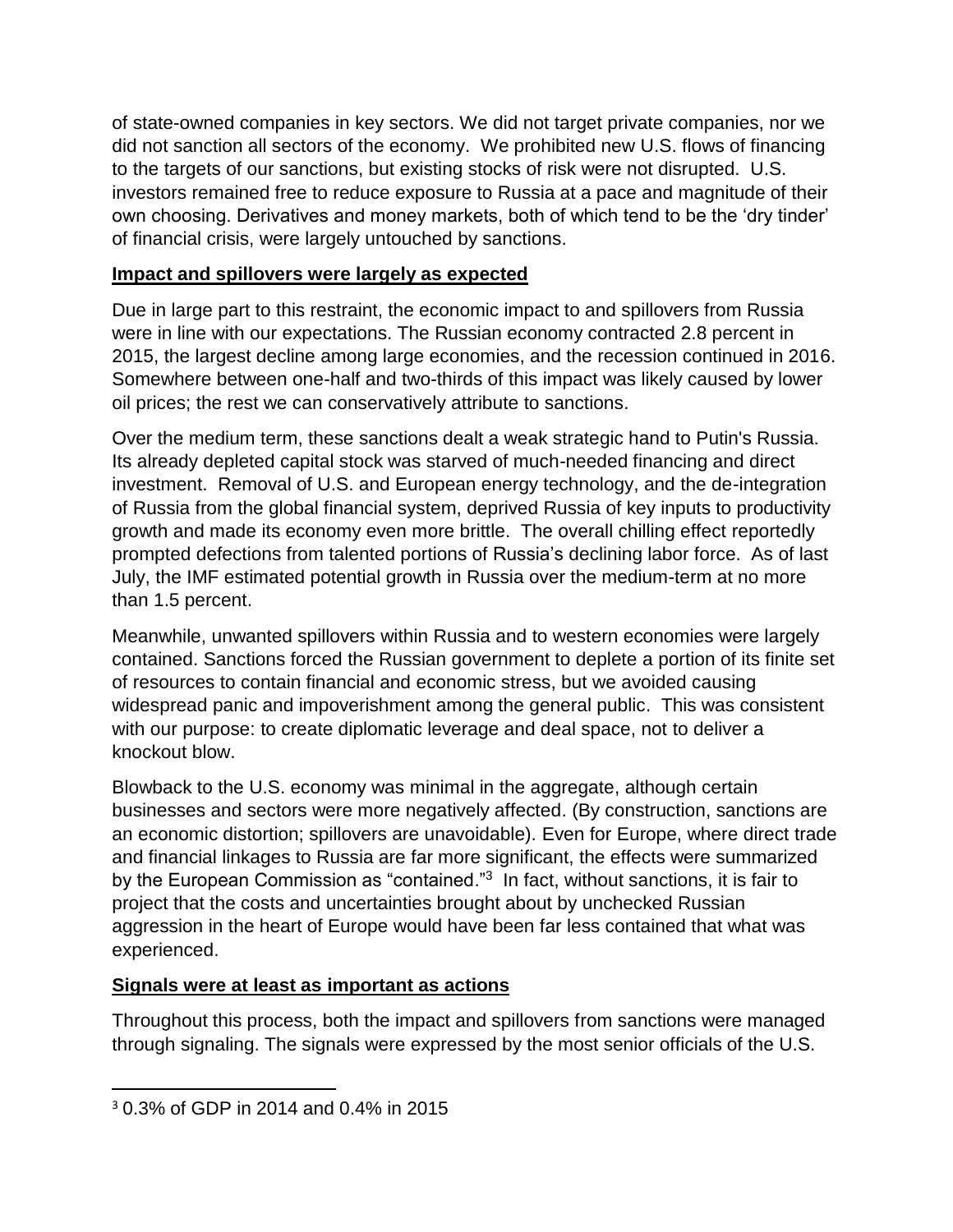government, and they were made credible by a coherent, multi-faceted, and coordinated foreign policy.

In March 2014, after announcing the first round of sanctions against Russia, President Obama signaled the possibility of further escalation with a new executive order that authorized broader sanctions against key sectors of the Russian economy. In the same statement, he pushed forcefully in favor of an IMF bailout program for Ukraine – a recognition that the best defense against Russian aggression was a strong economic offense. Vice President Biden was dispatched to the Baltic states to reinforce our Article 5 commitment to NATO countries, and to step up cooperation with Europe on developing buffers against energy shortfalls in the region.

After announcing sanctions in July 2014 against Russia's largest banks, energy companies, and defense firms, President Obama warned again that the costs on Russia would ratchet higher if Putin's aggression in Ukraine continued. He also signaled that European allies were poised to replicate our sanctions after close consultations (which they did, multiplying the direct effect of sanctions and reducing the competitive disadvantage to U.S. firms). The same credible threat of escalation was repeated by President Obama in September after another round of sanctions, this time targeted at Russia's largest bank, even amid diplomatic efforts in Minsk to broker a ceasefire.

Many of the most punishing days in Russian markets during 2014 were not those in which new sanctions *actions* were formally announced; some of the biggest impacts were delivered after *signals* about future policy were revealed. This makes intuitive sense. Markets are forward-looking; asset prices determined by expectations about the future. Escalatory signals were often enough to could deliver impact to Russian markets without taking any new action, and they were perhaps a small counterweight to Putin's so-called "escalation dominance" in the military realm. Of course these effects become muted when investors doubt the credibility of the threat, but this has only become a relevant concern more recently.

### **Changing behavior**

Did any of these costs ultimately matter to Putin? Answering this question is beyond my expertise, but I would observe that any leader – however rogue – cares about popularity (at least as a method of control), and recessions do not win hearts and minds. Putin's tolerance for economic pain is demonstrably higher than that of most Western leaders, but I believe there is a threshold above which his calculus is changed. Pointing out Putin's history as a tactical opportunist, some have argued convincingly that were it not for the mounting costs to the Russian economy in late 2014, Putin's forces would have marched all the way to Kyiv; or, at a minimum, he would have rejected even halfhearted engagement in the Minsk process. We'll never know the counterfactual, but by the Russian leadership's own admissions the impact of sanctions was appreciable during this period. Even less clear is whether we managed to win the narrative. Do the Russian people understand that U.S. sanctions were an attempt to defend the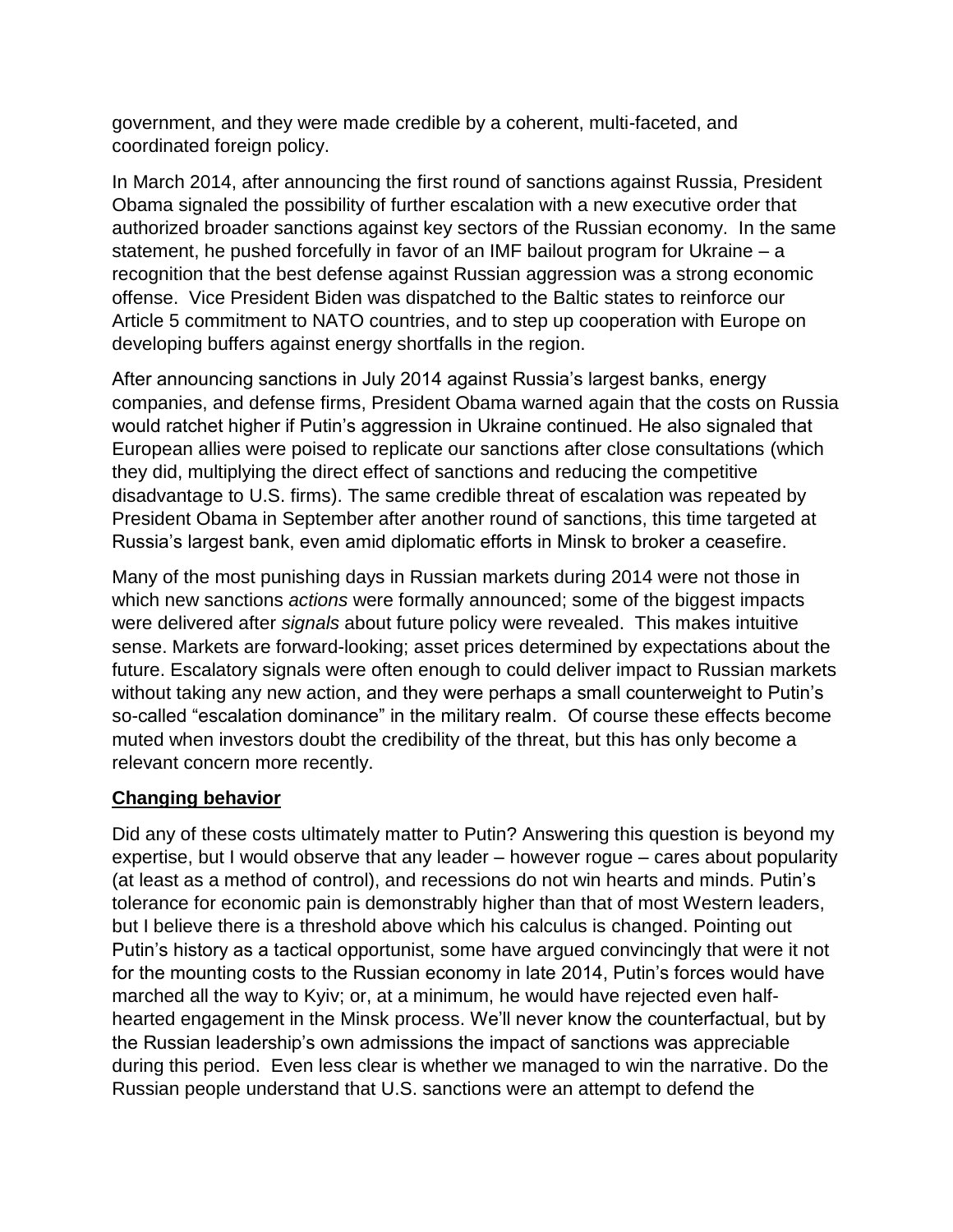sovereignty and territorial integrity of a free country? Or do most Russians believe in Putin's story that the recession of 2014-15 is just the latest in a series of historical injustices perpetrated by the West? We simply don't know the answer, and this is a subject I will address in the recommendations section.

#### **Current context and recommendations**

 $\overline{\phantom{a}}$ 

Turning to the current context, we know that Russian aggression and violations of sovereignty have spread across Europe and the UK, into Syria, and certainly here at home. At the same time, economic and financial conditions in Russia have improved markedly. The economy is out of recession. Inflation recently touched an all-time low. Oil prices have tripled from their trough. Foreign reserves have been replenished to pre-sanctions levels. The government's deficit and debt profiles remain sound. Both the provocations from Russia, and its ability to absorb a hit from sanctions, have increased.

Against this background, I would emphasize that the sanctions toolkit designed in 2014 does not need to be reinvented. What matters, ultimately, is the political willingness to use our sanctions tools in a sustained and coherent fashion, together with high-level signaling that expresses our resolve to change Putin's behavior. Escalation can take two general forms: increasing the scope of existing sanctions to cover a broader set of targets, or deepening the scale of impact on any particular individual or institution. Sanctions can go broader, deeper, or both.

Below I sketch out an illustrative set of options that apply the principles described earlier.

1/ First, costs should be broadened to include the very highest levels of the Russian government. At a minimum, Treasury and other authorities should conduct a study that attempts to identify the location, holdings, and financial intermediaries that manage and benefit from Putin's wealth. Even in the unlikely scenario that this effort has no effect on Putin's geopolitical calculus, it will signal to the Russian people that our quarrel is not with them, and it might provide a measure of transparency on his fortunes held abroad.

2/ Second, U.S. investors should be prohibited from purchasing new Russian sovereign debt. In 2014, I was more cautious about the unpredictable spillover effects that could result from a sudden disruption to Russia's risk-free, benchmark asset, particularly during a period of acute stress. To be clear, this is still a serious step -- but circumstances have changed. Russia is far better able to absorb a hit to its sovereign debt market, considering the background conditions described earlier, 4 and investors have had years to reduce exposures in Russia. More to the point, I can think of no credible argument why U.S. public pension funds and savings vehicles should indirectly

<sup>&</sup>lt;sup>4</sup> In fact, the Russian Finance Ministry recently suggested it would buy back its domestic debt in an adverse scenario.